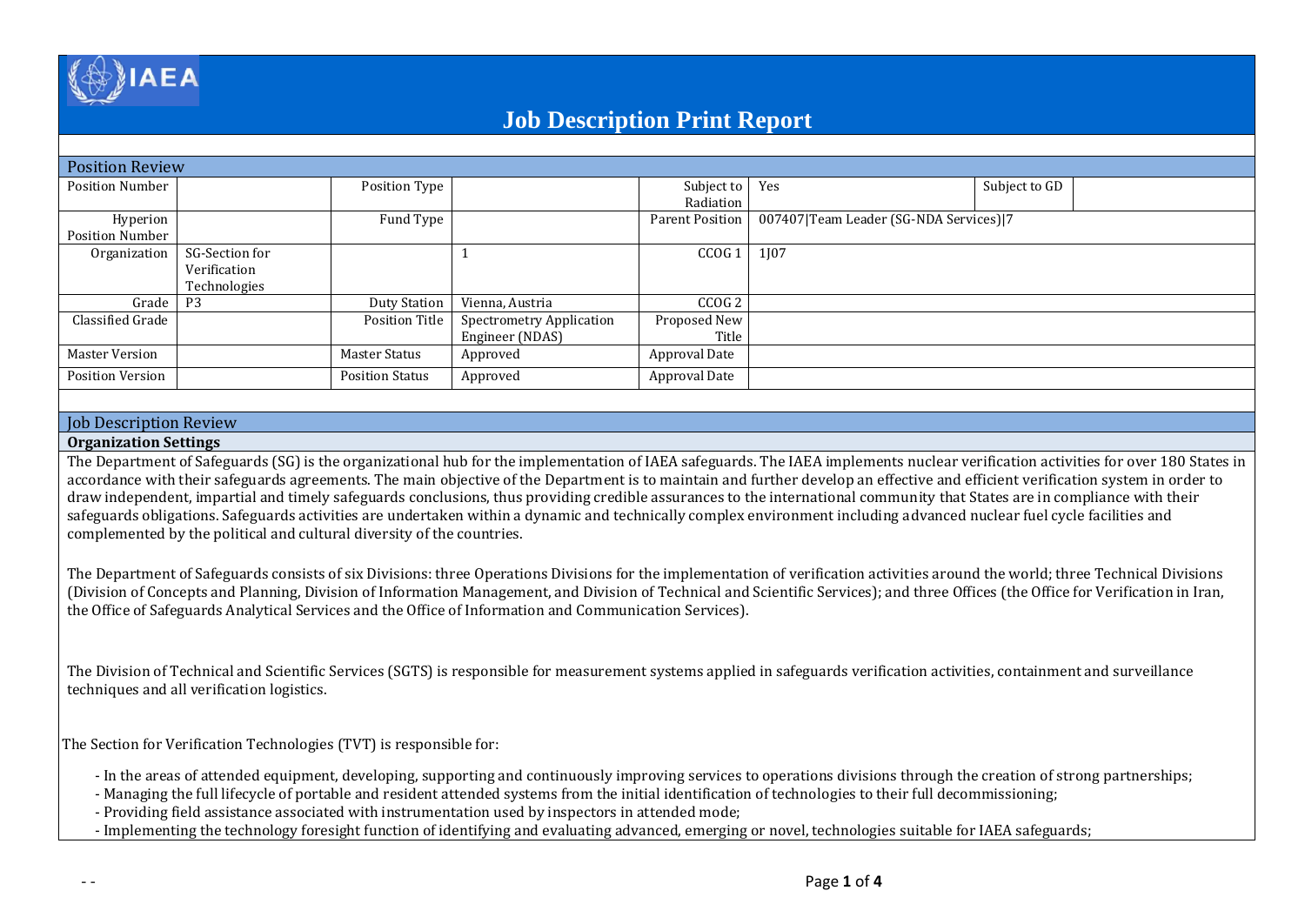- Managing the implementation of safeguards equipment related to complex facilities;

- Managing divisional processes relevant to systems engineering and project management

The Section comprises three specialized teams: Technology Engineering and Foresight, NDA Instruments and NDA Services.

The team for Non Destructive Assay Services (NDAS) concentrates on service and NDA methodological expertise including in-field service to divisions of operations through provision of direct expertise for ad-hoc and complicated NDA tasks and development of NDA instruments, methodologies and procedures. NDAS is also responsible for provision of related scientific expertise in support to the IAEA Safeguards.

#### **Main Purpose**

As a team member reporting to the Team Leader, the Spectrometry Application Engineer, provides professional expertise for the development and deployment of gamma spectrometric NDA systems in the context of safeguards verifications.

**Role**

The Spectrometry Application Engineer, is: (1) an engineer, adapting gamma spectrometry NDA systems for inspector use, (2) an IT specialist developing or managing out sourced software development contracts, and; (3) a technical writer, developing and updating development requirements for safeguards instrumentation, equipment specifications, equipment procedures and other reports.

## **Partnership**

The Spectrometry Application Engineer, in close coordination with the Team Leader, engages inspectors from Operation Divisions and staff from other Teams in the Division of Technical and Scientific Services in addressing safeguards needs and reporting on deliveries. As a task officer, the Spectrometry Application Engineer, engages with technical counterparts in Member State Support Programmes (MSSPs) to initiate and coordinate MSSP tasks and contractors to manage contracted services.

## **Functions / Key results Expected**

Timely deliver requested support with respect to gamma spectrometric safeguards equipment, including documentation and reports.

Provide expert assistance in the field for the deployment of new gamma spectrometric NDA instruments or other NDA measurements.

Develop specific software applications in support of the introduction of the next generation of room temperature gamma spectrometric instrument.

Manage the initiation and implementation of contracted software developments.

Enhance the functionality of gamma spectrometric safeguards equipment through usability testing, maintenance and calibration.

Prepare quality controlled technical documents, testing and calibration procedures for equipment, and trip reports that detail the deployment, repair, design or calibration of NDA instruments.

#### **Generic JD Remarks**

#### Competencies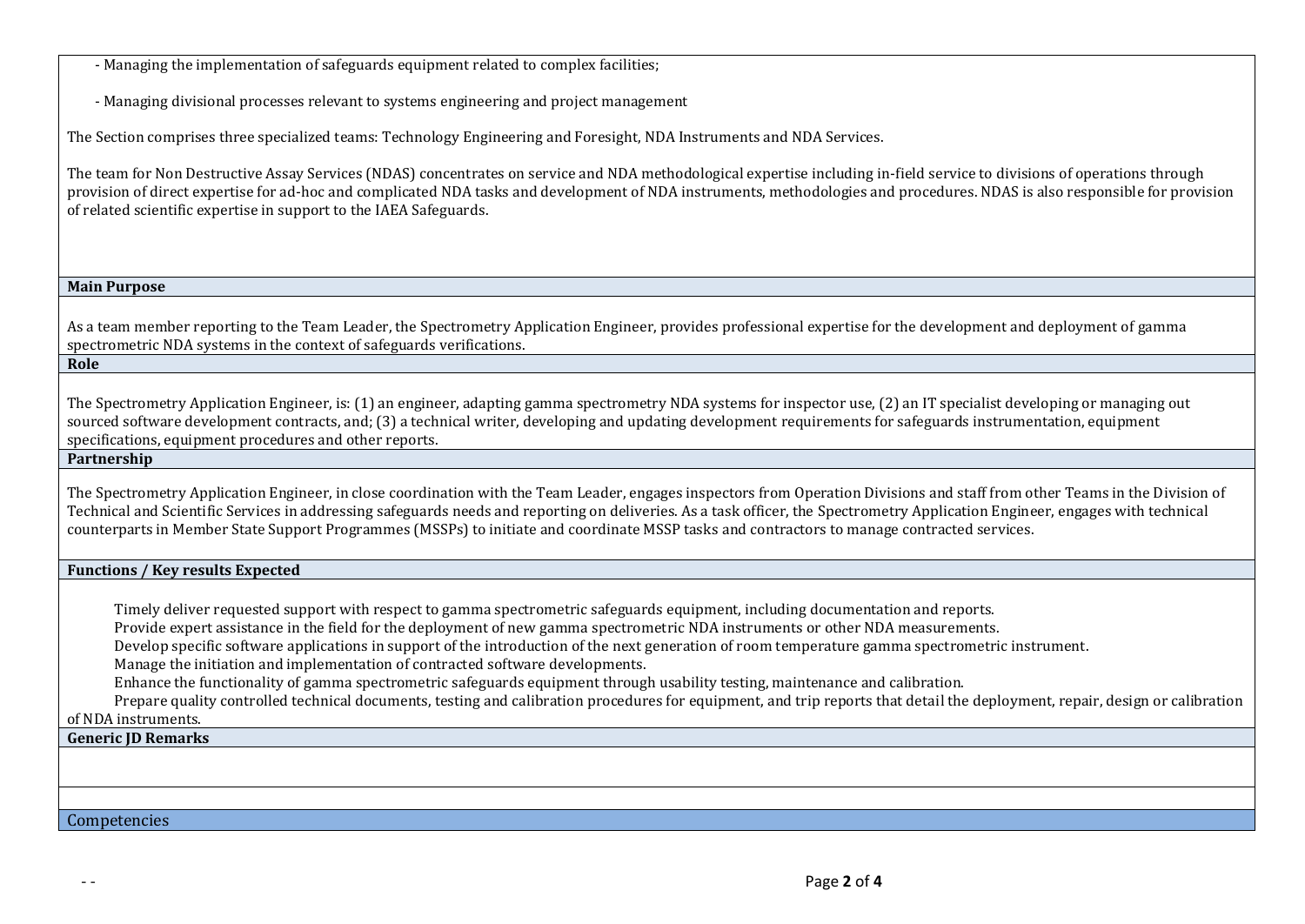| <b>Core Competencies</b>                                       |                   |                                                                                                              |                                                                                                                                                                                                            |  |  |  |  |  |
|----------------------------------------------------------------|-------------------|--------------------------------------------------------------------------------------------------------------|------------------------------------------------------------------------------------------------------------------------------------------------------------------------------------------------------------|--|--|--|--|--|
| Competency                                                     |                   | Occupational Role                                                                                            | Definition                                                                                                                                                                                                 |  |  |  |  |  |
| Communication                                                  |                   | <b>Individual Contributor</b>                                                                                | Communicates orally and in writing in a clear, concise and impartial manner. Takes time to listen to and                                                                                                   |  |  |  |  |  |
|                                                                |                   |                                                                                                              | understand the perspectives of others and proposes solutions.                                                                                                                                              |  |  |  |  |  |
| <b>Achieving Results</b>                                       |                   | <b>Individual Contributor</b>                                                                                | Takes initiative in defining realistic outputs and clarifying roles, responsibilities and expected results in                                                                                              |  |  |  |  |  |
|                                                                |                   |                                                                                                              | the context of the Department/Division?s programme. Evaluates his/her results realistically, drawing                                                                                                       |  |  |  |  |  |
|                                                                |                   |                                                                                                              | conclusions from lessons learned.                                                                                                                                                                          |  |  |  |  |  |
| <b>Individual Contributor</b><br>Teamwork                      |                   |                                                                                                              | Actively contributes to achieving team results. Supports team decisions.                                                                                                                                   |  |  |  |  |  |
| Planning and Organizing                                        |                   | <b>Individual Contributor</b>                                                                                | Plans and organizes his/her own work in support of achieving the team or Section?s priorities. Takes into                                                                                                  |  |  |  |  |  |
|                                                                |                   |                                                                                                              | account potential changes and proposes contingency plans.                                                                                                                                                  |  |  |  |  |  |
|                                                                |                   |                                                                                                              |                                                                                                                                                                                                            |  |  |  |  |  |
| <b>Functional Competencies</b>                                 |                   |                                                                                                              |                                                                                                                                                                                                            |  |  |  |  |  |
| Competency                                                     | Occupational Role |                                                                                                              | Definition                                                                                                                                                                                                 |  |  |  |  |  |
| Judgement/decision making                                      | Specialist        |                                                                                                              | Consults with supervisor/manager and takes decisions in full compliance with the Agency?s regulations                                                                                                      |  |  |  |  |  |
|                                                                |                   |                                                                                                              | and rules. Makes decisions reflecting best practice and professional theories and standards.                                                                                                               |  |  |  |  |  |
| Resilience                                                     | Specialist        |                                                                                                              | Maintains a high level of performance when facing pressure and uncertainty. Able to remain calm and self-                                                                                                  |  |  |  |  |  |
|                                                                |                   |                                                                                                              | controlled, and to respond logically and decisively in difficult situations.                                                                                                                               |  |  |  |  |  |
| Technical/scientific credibility                               | Specialist        |                                                                                                              | Ensures that work is in compliance with internationally accepted professional standards and scientific<br>methods. Provides scientifically/technically accepted information that is credible and reliable. |  |  |  |  |  |
|                                                                |                   |                                                                                                              |                                                                                                                                                                                                            |  |  |  |  |  |
|                                                                |                   |                                                                                                              |                                                                                                                                                                                                            |  |  |  |  |  |
| Expertise<br>Expertise                                         |                   |                                                                                                              |                                                                                                                                                                                                            |  |  |  |  |  |
| Operations and Inspections/Safeguards/Non-                     |                   | Description<br>Asset                                                                                         |                                                                                                                                                                                                            |  |  |  |  |  |
| destructive Assay                                              |                   | Expertise supported by professional experience in the development or implementation of Non<br>N <sub>O</sub> |                                                                                                                                                                                                            |  |  |  |  |  |
|                                                                |                   |                                                                                                              | Destructive assay of radioactive substances, preferably nuclear material.                                                                                                                                  |  |  |  |  |  |
| Information Technology/Information                             |                   |                                                                                                              | Expertise supported by professional experience in the development, design, production or use of<br>N <sub>O</sub>                                                                                          |  |  |  |  |  |
| Technology/Software Development                                |                   |                                                                                                              | data evaluation software applied to nuclear instrumentation                                                                                                                                                |  |  |  |  |  |
| Engineering/Nuclear Engineering/Simulation and                 |                   | Expertise supported by professional experience in the use of computerized simulation tools for<br><b>YES</b> |                                                                                                                                                                                                            |  |  |  |  |  |
| Modelling                                                      |                   | the transport radiation such as MCNP or GEANT                                                                |                                                                                                                                                                                                            |  |  |  |  |  |
| Other Technical Engineering<br>Engineering                     |                   | Expertise supported by experience in mechanical engineering or associated technologies such as<br><b>YES</b> |                                                                                                                                                                                                            |  |  |  |  |  |
| <b>Mechanical Engineering</b>                                  |                   | <b>Computer Assisted Design (CAD) tools</b>                                                                  |                                                                                                                                                                                                            |  |  |  |  |  |
| Operations and Inspections<br>Safeguards                       |                   | Broad knowledge of the nuclear fuel cycle and associated facilities<br><b>YES</b>                            |                                                                                                                                                                                                            |  |  |  |  |  |
| Nuclear Fuel Cycle/Nuclear Facilities                          |                   |                                                                                                              |                                                                                                                                                                                                            |  |  |  |  |  |
|                                                                |                   |                                                                                                              |                                                                                                                                                                                                            |  |  |  |  |  |
| Occupational Role<br><b>Position Specific FC</b><br>Definition |                   |                                                                                                              |                                                                                                                                                                                                            |  |  |  |  |  |
|                                                                |                   |                                                                                                              |                                                                                                                                                                                                            |  |  |  |  |  |
| <b>Position Specific Expertise</b>                             |                   | Description<br>Asset                                                                                         |                                                                                                                                                                                                            |  |  |  |  |  |
|                                                                |                   |                                                                                                              |                                                                                                                                                                                                            |  |  |  |  |  |
| Languages                                                      |                   |                                                                                                              |                                                                                                                                                                                                            |  |  |  |  |  |
| Languages<br>Asset Languages                                   |                   |                                                                                                              |                                                                                                                                                                                                            |  |  |  |  |  |